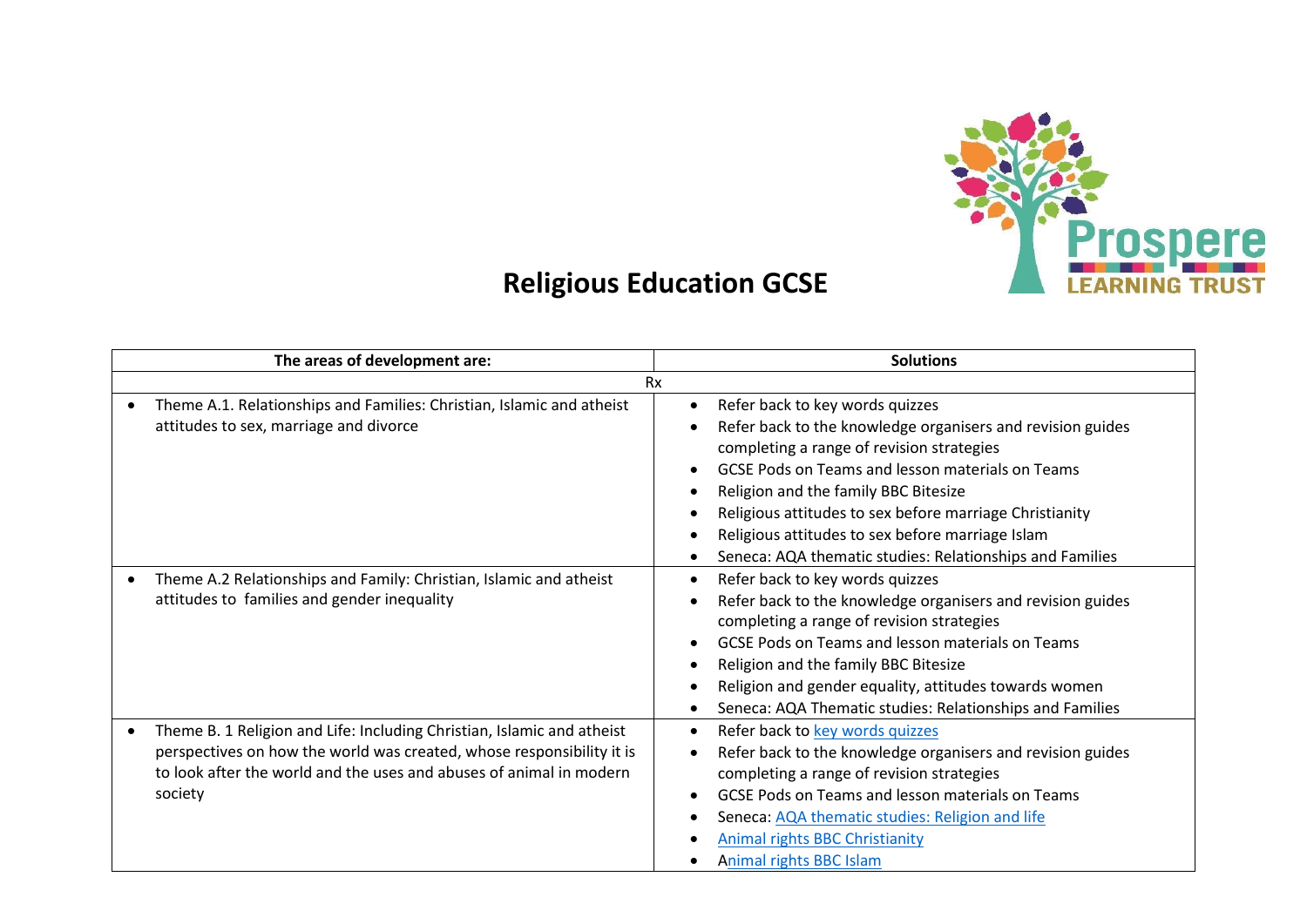| Theme B.2 Religion and Life: Including Christian, Islamic and atheist<br>attitudes on the value of human life, abortion, euthanasia and life<br>after death                                  | Refer back to key words quizzes<br>Refer back to the knowledge organisers and revision guides<br>completing a range of revision strategies<br>GCSE Pods on Teams and lesson materials on Teams<br>Seneca: AQA thematic studies: Religion and life<br><b>BBC</b> abortion<br>Euthanasia                                     |
|----------------------------------------------------------------------------------------------------------------------------------------------------------------------------------------------|----------------------------------------------------------------------------------------------------------------------------------------------------------------------------------------------------------------------------------------------------------------------------------------------------------------------------|
| Theme D.1 Peace and Conflict: Including Christian, Islamic and atheist<br>$\bullet$<br>attitudes to violence, war, terrorism and pacifism                                                    | Refer back to key words quizzes<br>$\bullet$<br>Refer back to the knowledge organisers and revision guides<br>$\bullet$<br>completing a range of revision strategies<br>GCSE Pods on Teams and lesson materials on Teams<br>Peace and conflict BBC Bitesize<br>Seneca AQA thematic studies: Peace and Conflict             |
| Theme D.2 Peace and Conflict: Including Christian, Islamic and atheist<br>$\bullet$<br>attitudes to weapons of mass destruction, war in the name of religion<br>and reconciliation           | Refer back to key words quizzes<br>$\bullet$<br>Refer back to the knowledge organisers and revision guides<br>$\bullet$<br>completing a range of revision strategies<br>GCSE Pods on Teams and lesson materials on Teams<br>Peace and conflict BBC Bitesize<br>Seneca: AQA thematic studies: Peace and Conflict            |
| Theme E.1 Crime and Punishment: Including Christian, Islamic and<br>$\bullet$<br>atheist attitudes to the aim of suffering, hate crimes, theft and<br>murder                                 | Refer back to key words quizzes<br>$\bullet$<br>Refer back to the knowledge organisers and revision guides<br>completing a range of revision strategies<br>GCSE Pods on Teams and lesson materials on Teams<br>Seneca: AQA thematic studies: Crime and Punishment<br><b>BBC Bitesize Crime and Punishment</b>              |
| Theme E.2 Crime and Punishment: Including Christian, Islamic and<br>$\bullet$<br>atheist attitudes to punishment, community service and the death<br>penalty, forgiveness and reconciliation | Refer back to key words quizzes<br>$\bullet$<br>Refer back to the knowledge organisers and revision guides<br>completing a range of revision strategies<br>GCSE Pods on Teams and lesson materials on Teams<br>Seneca: AQA thematic studies: Crime and Punishment<br><b>BBC Bitesize Crime and punishment</b><br>$\bullet$ |
| Christianity: 1.1 Beliefs and Teachings: including the nature of God,<br>$\bullet$<br>resurrection, life of Jesus, life after death, atonement, heaven and hell                              | Refer back to key words quizzes<br>$\bullet$<br>Refer back to the knowledge organisers and revision guides<br>$\bullet$<br>completing a range of revision strategies<br>GCSE Pods on Teams and lesson materials on Teams<br>Seneca: AQA Beliefs and teachings: Christianity                                                |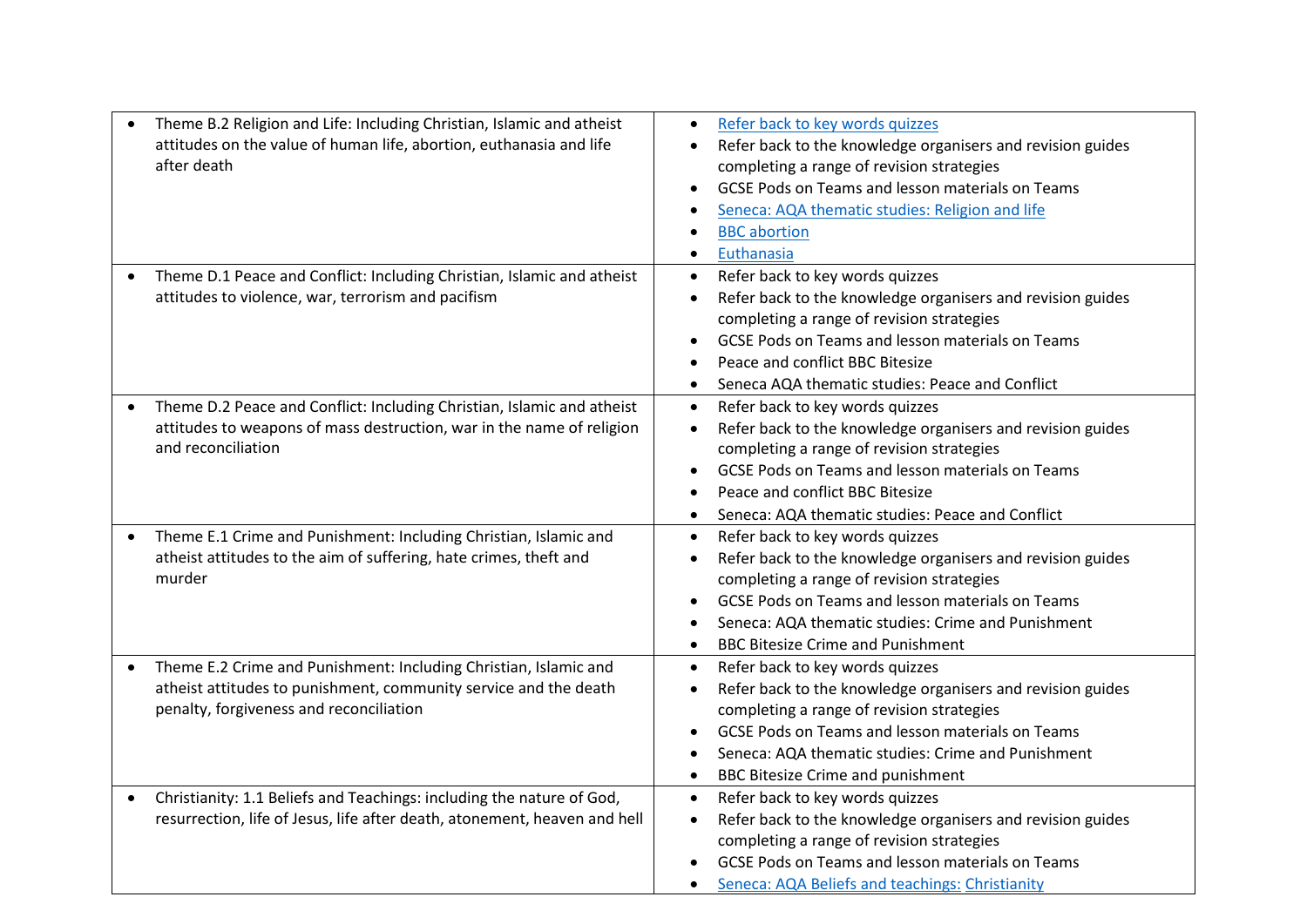|                                                                                                                                                            | <b>BBC Bitesize Christianity</b>                                                                                                                                                                                                                                                                                |
|------------------------------------------------------------------------------------------------------------------------------------------------------------|-----------------------------------------------------------------------------------------------------------------------------------------------------------------------------------------------------------------------------------------------------------------------------------------------------------------|
| Christianity: 1.2 Practices: Including different forms of worship, the<br>sacraments, the role of the church in the community and the world<br>wide church | Refer back to key words quizzes<br>$\bullet$<br>Refer back to the knowledge organisers and revision guides<br>completing a range of revision strategies<br>GCSE Pods on Teams and lesson materials on Teams<br>Seneca: AQA Beliefs and teachings: Christianity<br><b>BBC Bitesize Christianity</b><br>$\bullet$ |
| Islam: 1.1 Beliefs and teachings: Including the six articles of faith, the<br>five roots of Usul ad Din, the nature of God, predestination,<br>prophethood | Refer back to key words quizzes<br>$\bullet$<br>Refer back to the knowledge organisers and revision guides<br>completing a range of revision strategies<br>GCSE Pods on Teams and lesson materials on Teams<br>Seneca: AQA Beliefs and teachings: Islam<br><b>BBC Bitesize Islam</b><br>$\bullet$               |
| Islam: 1.2 Practices: Including the five pillars, ten obligatory acts,<br>pilgrimage, prayer and its significance and Islamic festivals                    | Refer back to key words quizzes<br>$\bullet$<br>Refer back to the knowledge organisers and revision guides<br>completing a range of revision strategies<br><b>GCSE Pods on Teams and lesson materials on Teams</b><br>Seneca: AQA Beliefs and teachings: Islam<br><b>BBC Bitesize Islam</b>                     |
| defining and correctly spelling key terms                                                                                                                  | Revise key terms sheet for each topic<br>$\bullet$<br>Refer back to key words quizzes<br>Refer back to the knowledge organisers and revision guides<br>completing a range of revision strategies<br>Download and utilise RE Definitions app<br>$\bullet$                                                        |
| using exam technique effectively                                                                                                                           | Refer to exam technique worksheet<br>$\bullet$<br>Refer back to the knowledge organisers and revision guides<br>completing a range of revision strategies<br>GCSE Pods on Teams and lesson materials on Teams<br>$\bullet$                                                                                      |
| writing to the time constraints of the exam                                                                                                                | practise exam questions under timed conditions giving yourself 1<br>$\bullet$<br>minute per mark                                                                                                                                                                                                                |
| reading the demands of the exam question and answering it<br>appropriately                                                                                 | Refer back to the knowledge organisers and revision guides<br>$\bullet$<br>completing a range of revision strategies<br>GCSE Pods on Teams and lesson materials on Teams<br>Reference back to model answers and walking talking practice<br>questions                                                           |